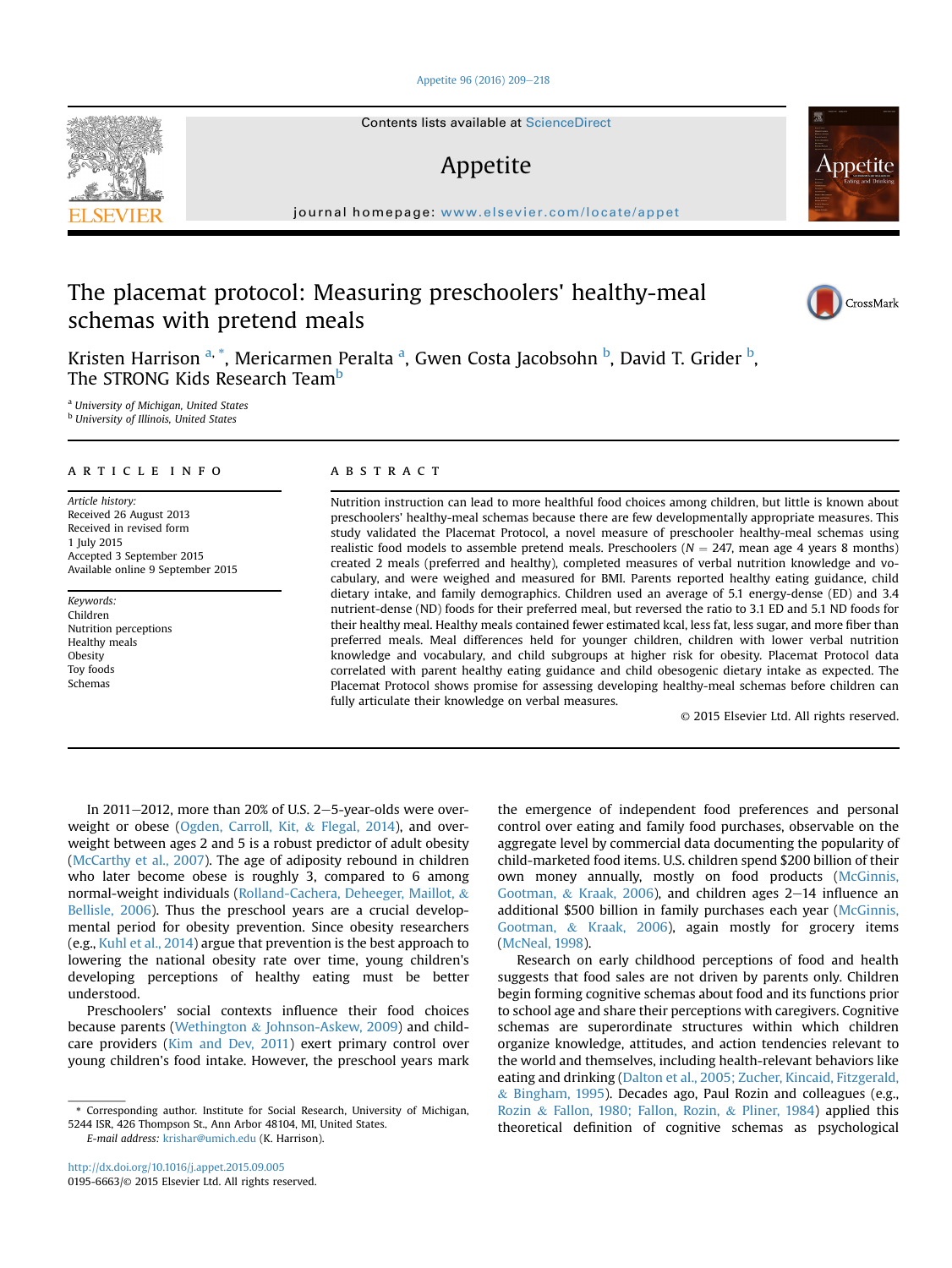taxonomies to young children's classification of foods versus nonfoods as a means of explaining child disgust and rejection of foods and the development of child food preferences with age, growth, and socialization.

With respect to preschoolers' perceptions of food and health specifically, children between the ages of 3 and 5 begin relating foods to health but do not typically grasp how food influences health in the body [\(Singleton, Achterberg,](#page-9-0) & [Shannon, 1992\)](#page-9-0). However, intervention work in Columbia aiming to improve cardiovascular health among preschoolers and their families showed that a developmentally appropriate nutrition and exercise curriculum produced significant increases in preschoolers' nutritional knowledge relative to a control group (Céspedes et al., 2013). By school age, children's beliefs about a food's healthiness guide their independent food choices and eating behaviors [\(Kandiah](#page-8-0)  $\&$  [Jones,](#page-8-0) [2002; Lakshman, Sharp, Ong,](#page-8-0) & [Forouhi, 2010](#page-8-0)). Children as young as  $5-6$  who have completed nutrition education curricula display greater nutritional knowledge and more healthful food preferences ([Kandiah](#page-8-0) & [Jones, 2002](#page-8-0)) and independent, unsupervised food intake ([Baskale](#page-8-0) & [Bahar, 2011\)](#page-8-0). Since children's independence over their food choices increases with entry into kindergarten, when they have more freedom to make their own selections or to reject or trade home-packed foods when assembling lunch, the ability to measure children's health-specific meal schemas prior to kindergarten will improve our understanding of the role played by these schemas in predicting later eating behavior.

Unfortunately, little is known about preschoolers' healthy-meal schemas due to a dearth of developmentally tailored measures. Pioneers in the study of preschool healthy-food schemas have attempted to map developing schemas by showing photographs of foods to children as young as 3 ([Holub](#page-8-0) & [Musher-Eizenman, 2010;](#page-8-0) [Nguyen, 2007\)](#page-8-0) and by restricting questionnaire items to basic vocabulary words (e.g., carrot, bacon, cake) with children as young as 4 [\(Nguyen, Gordon,](#page-8-0) & [McCullough, 2011\)](#page-8-0). Defining healthy food schemas as evaluative categories that include items sharing the same value-laden assessment (e.g., "healthy" foods versus "junky" foods), these investigators have revealed an emerging understanding among preschoolers regarding health-specific nutrition knowledge, operationalized as the classification of foods like apples as "healthy" and cookies as "junky." These studies defined "healthier" foods as those with greater nutrient density and lower energy density. [Nguyen \(2007\)](#page-8-0) reported that preschooler nutrition knowledge (favoring "healthy" foods) was just better than chance (59%) at age 3 and improved steadily to almost 80% by age 7. Extending the healthy-food concept to healthy meals, [Holub and](#page-8-0) [Musher-Eizenman \(2010\)](#page-8-0) asked 69 3-6-year-old children to assemble meals using photographs of 21 different foods. Children were asked to choose 4 foods and 1 drink to construct preferred, healthy, and unhealthy meals. Within these constraints, children's healthy meals featured less estimated fat and calories than their unhealthy meals, although few children were able to explain their choices in a nutritionally valid way.

# 1. The placemat protocol

Conceptions of "healthiness" vary widely and include categorical taxonomies like whole versus refined, organic versus conventional, carcinogenic versus noncarcinogenic, probiotic versus nonprobiotic, clean versus unclean, and so on. Since our target population was preschoolers and the contextual health issue is childhood obesity, we restricted our definition to the simple dichotomy of energy-dense versus nutrient-dense foods (corresponding to the "junky" versus "healthy" taxonomy of [Nguyen,](#page-8-0) [2007](#page-8-0) and [Nguyen et al., 2011\)](#page-8-0) on the grounds that (1) parents of preschoolers likely use simple categorizations like "junk food" and "healthy food" to broadly categorize foods that children should consume in small doses or on special occasions versus foods they are encouraged to eat at each meal, and that (2) months of pointing out such foods at mealtimes would allow children to recognize them visually. Of course this type of categorization is a false dichotomy. Energy-dense foods can be nutrient-dense, so our goal was to estimate the overall nutritional profile of a meal constructed of multiple foods to assess its relative energy density and nutrient density.

We also avoided defining "healthy" to research participants to assess how children's pre-existing schemas were reflected in the meals they assembled based on their understanding (or misunderstanding) of the term. The research summarized above indicates that the preschool years are a time of intense activity with respect to the development of evaluative schematic cognitions about "healthy" foods and meals, but since the measures used required children to process a series of verbal questions and provide verbal answers, it is unclear whether these studies provide a comprehensive map of preschoolers' healthy-meal schemas, especially for children whose verbal abilities lag behind the norm.

The present study builds on this formative body of work by taking the meal-construction task to the third dimension, asking children to assemble a "healthy" meal using highly realistic 3D food replicas rather than answering questions about food pairs. The Placemat Protocol was designed to maximize the ecological validity of the meal-construction task as much as possible short of using real foods. Although a meal-construction task using real foods (e.g., [Amari et al., 2007](#page-8-0)) would be most realistic, real foods are impossible to standardize due to inconsistency in size and appearance. This makes real foods problematic schema-measurement tools because apparent differences in schemas across samples could reflect differences in a given food's appearance, freshness, color, or aroma across testing sessions. Real foods also present risks from perishability, allergens, and pathogens. In contrast, current research procedures using stylized, less realistic food models or color photos ([Contento, 2011; Holub](#page-8-0) & [Musher-Eizenman, 2010\)](#page-8-0) are standardized, but can be difficult to connect schematically with real foods for young children who have not seen them in real life or for those who have not mastered symbolic relations between 2D and 3D objects [\(Uttal, Liu,](#page-9-0) & [DeLoache, 2003\)](#page-9-0). Likewise, verbal measures are effective for older children ([Swanson, Shoenberg,](#page-9-0) [Davis, Wright,](#page-9-0) & [Dollarhide, 2013\)](#page-9-0) but may be challenging for some preschoolers because their vocabularies are limited and because nutrition and health are abstract concepts. Since preschoolers rely heavily on visible and physical characteristics like texture, shape, and color to classify foods [\(Matheson, Spranger,](#page-8-0) & [Saxe, 2002](#page-8-0)), the use of highly realistic toy foods to make pretend meals may be the most promising way to assess evaluative aspects of preschooler meal schemas without the risks and inconsistencies of real foods. Children play with toy foods realistically and grasp their connection to real foods ([Lynch, 2012\)](#page-8-0), and research on grocery-shopping role-play with toy products has proven valid for assessing various aspects of food, alcohol, and cigarette purchasing and consumption schemas among children ages  $2-6$  ([Dalton et al.,](#page-8-0) [2005; Zucher et al., 1995](#page-8-0)).

The Placemat Protocol, presented here, was designed to maximize concreteness and 3D visual and tactile interaction. It also offers the opportunity to select multiple portions of each food item, an important inclusion given the link between portion size and obesity ([McConahy, Smiciklas-Wright, Mitchell,](#page-8-0) & [Picciano, 2004\)](#page-8-0). Using the measure, investigators can score the following dimensions of assembled meals: number of items on the plate; number of energy-dense versus nutrient-dense items; number of items in different food categories (vegetables, fruits, grains, milk and dairy, meat and beans, and beverages); portions of each item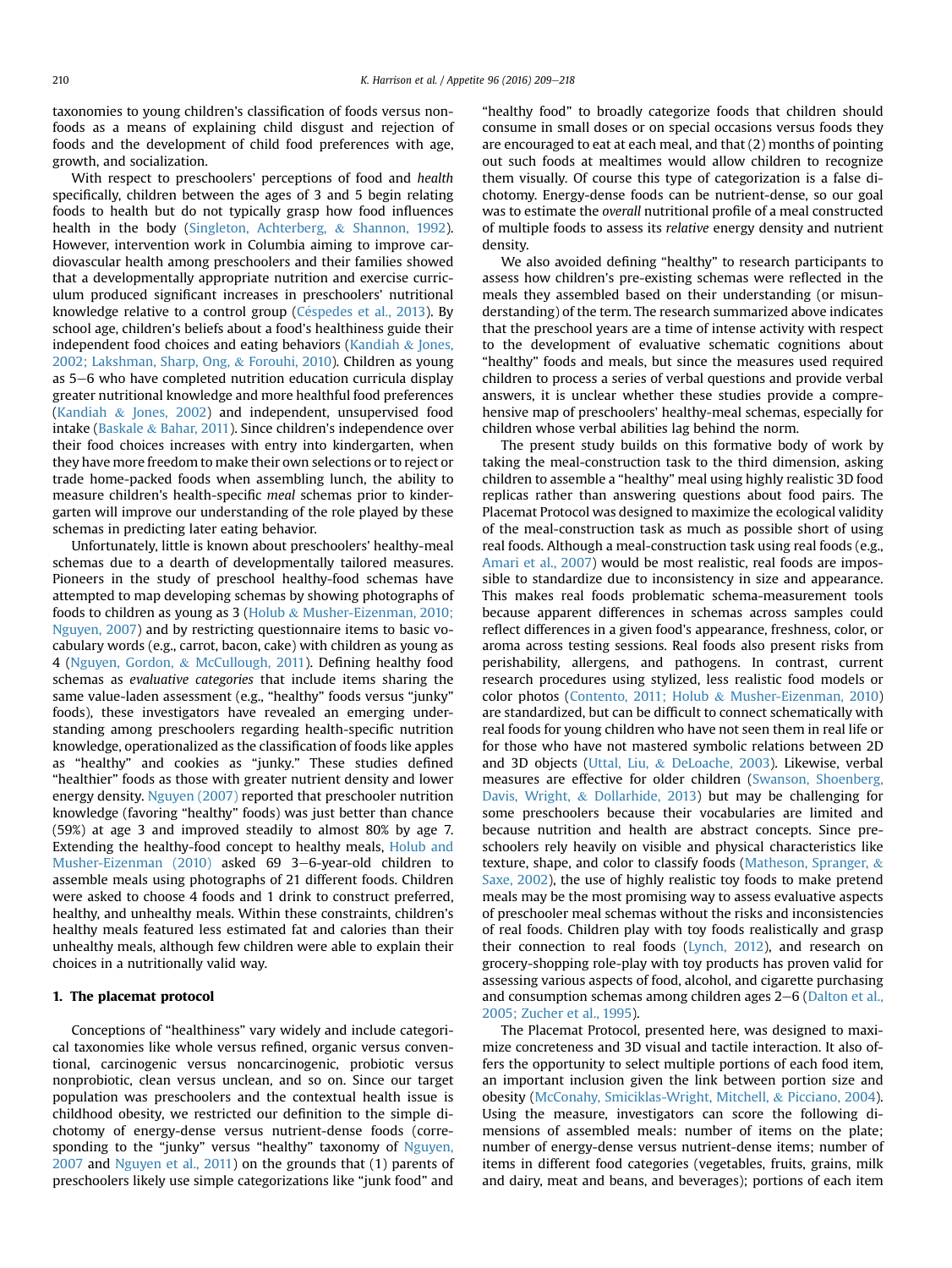(0, 1, or 2); and estimated macro- and micronutrients (e.g., grams of fat, sugar, salt, protein) in each item and assembled meal, calculated by multiplying volume and weight information stamped on the underside of each food model with data from the National Nutrient Database for Standard Reference [\(USDA, 2012a](#page-9-0)).

The goal of this study was to introduce and validate this measure by (a) estimating differences between preschoolers' baseline (preferred) meals and healthy meals, with the expectation that healthy meals would, on average, be more nutrient-dense and less energy-dense than preferred meals; and (b) evaluating the measure's construct validity by testing its correlation with child verbal nutrition knowledge, child vocabulary, parent healthy eating guidance, and child dietary intake as reported by parents. We also compared dimensions of meals for subgroups of children known to have different levels of obesity risk (e.g., Black children versus non-Black children, overweight children versus non-overweight children).

# 2. Method

# 2.1. Participants

This study was approved by the University of Michigan Health Sciences and Behavioral Sciences IRB prior to recruitment and data collection. Recruitment was based on a sample with unequal probability of selection (to maximize racial and economic diversity) among licensed preschools in a 3-county area in Michigan that 1) were registered with the state Bureau of Children and Adult Licensing, a condition for receiving federal food assistance; 2) were located within 50 miles of the study center in one of 9 urban or rural areas; and 3) enrolled a minimum of 10 children in the targeted age range. These criteria identified 25 eligible preschools, 18 of which agreed to participate (response rate  $= 72\%$ ). Parents of all 4-6-year-old children at each preschool were invited to complete a questionnaire for \$50.00 and asked to provide permission for their children to be interviewed. Parents of more than 1 eligible child were asked to choose the oldest. Of 1058 parents contacted, 278 (93% female) agreed to participate, representing a 26% response rate; no reasons were offered for refusal. Interviews were conducted with 247 of their children (50% female). Data for the 247 complete parent-child pairs are reported here.

Child age ranged from 40 to 76 months ( $M = 56.3$ ,  $SD = 5.3$ ), with 97% (232) between 48 and 72 months. According to parent reports, 28% (68) of children were non-Hispanic Black, 59% (145) were non-Hispanic White, 7% (17) were Asian; 4% (11) were Hispanic; and 2% (6) were Native American Indian. Thirty-eight percent (89) of parents were unmarried; 37% (87) reported being enrolled in the Supplemental Food Program for Women, Infants, and Children (WIC); 46.5% (114) had obtained less than a 4-year college degree; and 26% (62) had enrolled their children in Head Start. Parents indicated monthly household income by checking 1 of 14 categories from 0 to  $> $6000$ ; the median was \$2501-\$3000  $($30,012-$36,000$  annually). Forty-two percent of the sample reported an annual income at or below the U.S. poverty threshold of \$23,550 for a family of 4 in 2013 [\(U.S. Dept. of Health](#page-9-0) & [Human](#page-9-0) [Services, 2013\)](#page-9-0).

#### 2.2. Procedure and measures

#### 2.2.1. Parents

In addition to the demographics above, parents reported their height in feet and inches or cm and their weight in pounds or kg. Non-metric responses were converted and parent BMI was calculated as kg/cm<sup>2</sup>. The median parent BMI was 25.6, with 32% of parents having BMIs  $\geq 30$  (the U.S. adult obesity threshold).

Child obesogenic dietary intake was estimated with parent reports of daily child intake of sugared beverages, French fries, fast food, candy/sweets, and salty snacks using items from the United States Department of Education's Early Childhood Longitudinal Study, Birth Cohort (ECLS-B) interview protocol for 2-year-olds ([U.S.](#page-9-0) [Department of Education, 2008\)](#page-9-0). Predictive validity of this measure is good; consumption of these foods was correlated with higher rates of obesity among children participating in the ECLS-B [\(Flores](#page-8-0) & [Lin, 2013](#page-8-0)). The item read: "The next questions ask about food your child ate or drank during the past 7 days. Think about all the meals and snacks your child had from the time he/she got up until he/she went to bed. Be sure to include food your child ate at home, preschool, restaurants, play dates, anywhere else, and over the weekend." Response options included 0 (my child did not eat/drink any \_\_\_\_\_ during the past 7 days), 1 (once a day), 2 (twice a day), 3 (3 times a day), 4 (4 or more times a day), 5 (1–3 times during the past 7 days),  $6(4-6)$  times during the past 7 days), and 7 (don't know). Responses 5 and 6 were recoded as daily fractions (i.e.,  $1-3$ times/week = .2857 times/day; 4–6 times/week = .7143 times/ day). Responses of 7 were treated as missing. Each food item began "How many times did your child eat (drink)\_\_\_\_\_" and named the food in question. An index of child daily obesogenic dietary intake was created by adding scores for all 5 foods.

Parents also completed the Comprehensive Feeding Practices Questionnaire (CFPQ; [Musher-Eizenman](#page-8-0) & [Holub, 2007\)](#page-8-0), a multifactor scale of child feeding attitudes and behaviors. The factor of interest was Healthy Eating Guidance, comprising 11 items reflecting parents' efforts to communicate with their preschoolers about healthy eating (e.g., "I discuss with my child why it's important to eat healthy foods," "I model healthy eating for my child by eating healthy foods myself"). Response options ranged from 1 (never) to 5 (always). In their sample of 1013 New Zealand parents, [Haszard, Williams, Dawson, Skidmore, and Taylor \(2013\)](#page-8-0) reported internal consistency of  $\alpha = .82$ . In the present sample,  $\alpha = .86$ .

#### 2.2.2. Children

Children were interviewed in person at their preschools. First they completed the Placemat Protocol. The Placemat (see [Fig. 1](#page-3-0)) is a  $4' \times 5'$  laminated mat with 2 copies each of 36 food replicas arranged in 6 categories consistent with the MyPlate initiative [\(USDA,](#page-9-0) [2012b\)](#page-9-0): vegetables, fruits, grains, milk and dairy, meat and beans, and beverages. Some foods spanned categories (e.g., a grilled cheese sandwich has both dairy and grain) and some did not contain any actual ingredients from their category (e.g., Jello is fruit-flavored but contains no fruit). The goal of categorization was not to definitively classify foods but to give children a wide variety of types of foods to choose from. Food models were purchased from Nasco [\(www.enasco.com\)](http://www.enasco.com), a supplier of highly realistic food replicas for nutrition education.

The primary criterion for choosing food models for the Placemat Protocol was their nationwide popularity within the 6 food categories. Based on research documenting the food consumption patterns of U.S. toddlers and preschoolers [\(Skinner et al., 1998\)](#page-9-0), each food model was among, or a variant of, the most popular foods nationwide. Whenever possible, we used foods that were manufactured in child-sized portions. Tortilla chips, pumpkin pie, chocolate milk, and soda pop were only available in adult-sized portions.

Half of the items in each category were relatively nutrientdense/energy-poor (i.e., "nutrient-dense" or ND) and half were relatively energy-dense/nutrient-poor (i.e., "energy-dense" or ED). As explained in the introduction, this dichotomy is a false one; some foods are both ED and ND (e.g., pumpkin pie), so our ED/ND dichotomy was not intended to be absolute, but rather a way to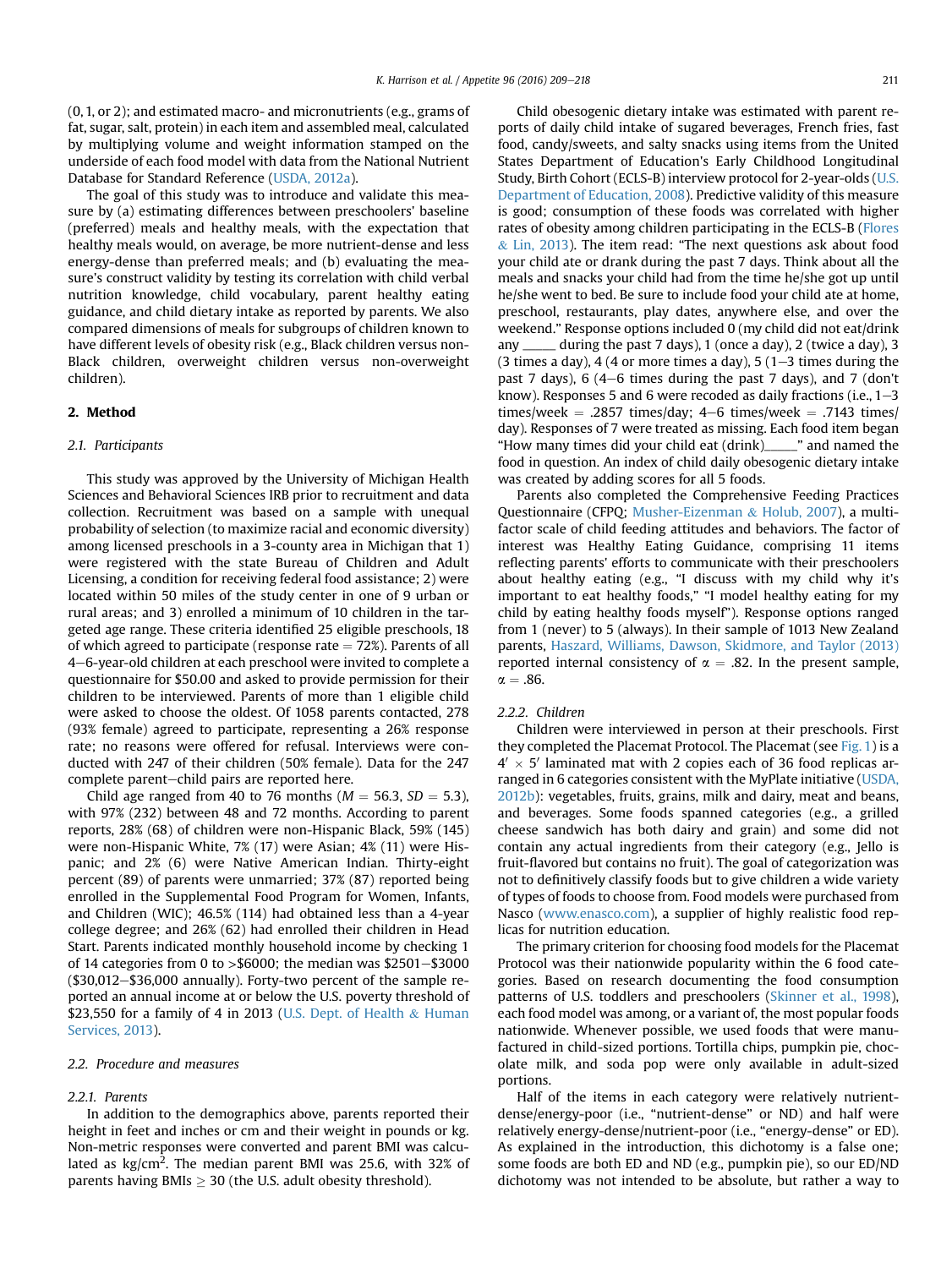<span id="page-3-0"></span>

Fig. 1. Six-year-old using the Placemat Protocol to complete preferred (top) and healthy (bottom) pretend meals. From the child's left, categories are vegetables, fruits, grains, milk and dairy, meat and beans, and beverages. Her preferred meal features two Jellos, two servings of cheddar cheese, two doughnuts, one brownie, one serving of grapes, one chocolate milk, and one soda pop, containing an estimated 1420 kcal. Her healthy meal features one fried egg, two servings of carrots, two servings of peas, one apple, one serving of grilled chicken, one serving of beans, and one water, containing an estimated 424 kcal.

discriminate between the kinds of foods children would choose on average for each meal. Thus the secondary criterion for food model selection was that foods designated as ED and ND would differ on average on estimated energy and nutritional density. Confirming the greater energy density on average of the foods we designated "ED," the total kcal of the ND foods was lower, at 1421 ( $\bar{x}$  = 79), than that of the ED foods, at 4821 ( $\bar{x}$  = 272). [Table 1](#page-4-0) lists the food models, their portion sizes, their energy density (kcal), and an estimate of their nutrient density, the naturally nutrient rich (NNR) score (see [Drewnowski, \(2005\)](#page-8-0) for calculation).

The NNR is an average of recommended daily values of 14 nutrients supplied by 2000 kcal of a given food. Scores below 100 have little nutritional value for the energy they supply; scores exceeding 1000 have high nutritional value for the same amount of energy. Confirming the greater nutrient density on average of the foods we designated "ND," the total NNR of the ND foods was higher, at 188,539 ( $\bar{x}$  = 24,541), than that of the ED foods, at 13,861 ( $\bar{x}$  = 770). As some foods can have exceptionally high NNRs due to very low kcal combined with very high amounts of some nutrients (e.g., vitamin A in carrots), some nutrition researchers have recommended truncating the NNR to 2000 for any individual food ([Drewnowski, 2005](#page-8-0)). Revising the values accordingly, the total estimated NNR of the ND foods, at 19,750 ( $\bar{x}$  = 1097), was still almost twice that of the ED foods, at 10,616 ( $\bar{x}$  = 590). We attempted to facilitate children's ability to distinguish between the designated ND and ED foods by naming the foods accordingly; for example, the chicken breast was called "grilled chicken" (ND) so it would not be mistaken for pan-fried (which would be more ED), and the chicken nuggets were called "fried chicken nuggets" (ED) so they would not be mistaken for baked nuggets (which would be less ED). This strategy used minimal language adjustments to maximize children's ability to identify and discriminate between ND and ED foods to the extent that such an evaluative distinction existed in their meal schemas.

At the start of the procedure each child was asked, "Are you hungry right now?" Response options included no, a little, or a lot. The researcher then seated the child on the mat in front of a  $10<sup>o</sup>$ white plate, named the foods on the mat using the exact terminology in [Table 1,](#page-4-0) and helped the child assemble the first (preferred) meal. Children were told, "We're going to make a pretend meal together, using the foods and drinks here. You can put a little food on the plate, or a lot, but don't put any more than you think you could eat at one time. Let's start by making a meal of your FAVORITE foods. If you could pick any of these foods and drinks-the ones you like best-which would you pick?" When the child was finished, the plate was cleared and the procedure repeated for the healthy meal: "Now we're going to make a HEALTHY meal. I want you to pick foods and drinks you think are healthy. You can use the same or different foods." We chose not to define "healthy" a priori to avoid priming specific schematic content. The 42 children who spontaneously asked what "healthy" means were told "good for your body." Feasibility pretesting with 12 children (not in the present sample) showed that when they began the procedure by constructing the "healthy" meal first, they chose more ED foods because the first foods they wanted to touch were favorites like brownies and doughnuts. Thus all children in the present sample constructed the preferred meal first, consistent with the order used by [Holub and Musher-Eizenman \(2010\).](#page-8-0) The preferred meal served as a baseline against which the healthy meal could be compared.

The Placemat procedure required approximately 20 min, after which children completed a verbal nutrition knowledge measure validated with U.S. children across locations and time periods ([Harrison, 2005; Signorielli](#page-8-0) & [Staples, 1997\)](#page-8-0). This forced-choice evaluative measure asked respondents to choose the "healthier" food in each of 6 pairs comparing analogous ND and ED foods in the same categories as the Placemat: baked sweet potato vs. French fries (vegetable); apple vs. fruit roll-ups (fruit); whole-wheat bagel vs. chocolate-chip cookie (grains); cottage cheese vs. ice cream (dairy); chicken breast vs. fried chicken nuggets (meat and beans); and 2% milk vs. regular Coke (beverages). Internal consistency for the preschool sample was  $\alpha = .80$ .

Within 2 weeks of completing the Placemat Protocol, children completed the Peabody Picture Vocabulary Test (PPVT; [Dunn](#page-8-0) & [Dunn, 2007](#page-8-0)), a widely used assessment of receptive language that yields scores in national percentiles. The median PPVT percentile for the preschool sample was 75, with 72% scoring at or above the national 50<sup>th</sup> percentile ([Dunn](#page-8-0) & [Dunn, 2007](#page-8-0)). At the same visit, child height and weight were measured twice, to the nearest 0.1 cm and 0.1 kg, by 2 judges following CDC protocol ([CDC, 2010\)](#page-8-0). The measurements were then averaged. BMI percentile was tabulated using the CDC's BMI Tool for Schools program ([National Center for](#page-8-0) [Health Statistics, 2010a, 2010b](#page-8-0)). Three percent of the sample were in the underweight range (<5th percentile), 73% were in the normal range (5th to 85th percentile), 23% were in the overweight range  $(\geq$ 85th percentile), and 9% were in the obese range ( $\geq$ 95th percentile).

Approximately 1 week after completing the PPVT, 53 children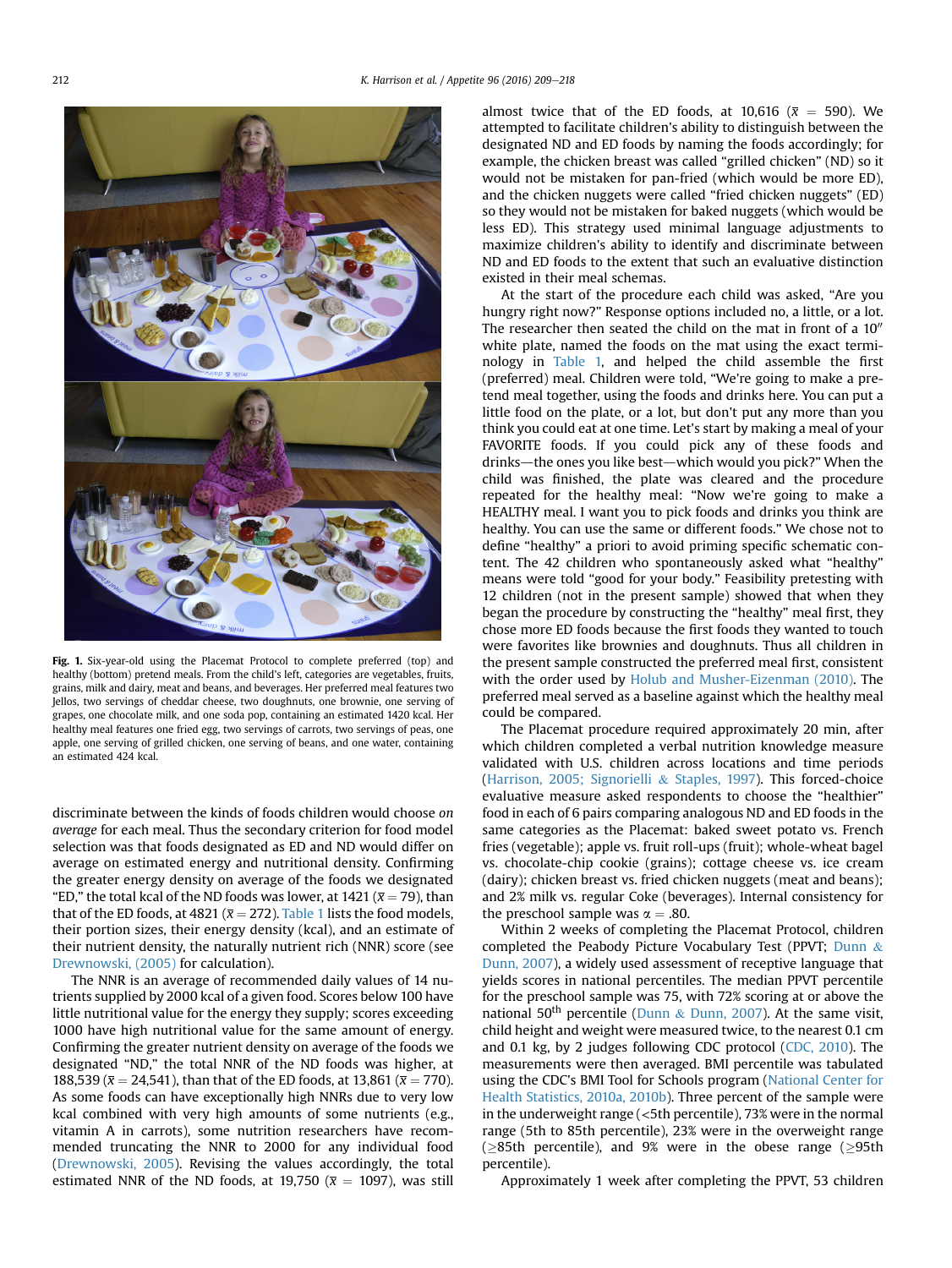<span id="page-4-0"></span>

| Table 1                                                                          |
|----------------------------------------------------------------------------------|
| Food items in the placemat protocol and estimated energy and nutrient densities. |

| Category         | ND/ED                      | Food item                     | Size ( $\times$ 2 servings on placemat) | Energy density (kcal) | Nutrient density (NNR) |
|------------------|----------------------------|-------------------------------|-----------------------------------------|-----------------------|------------------------|
| Vegetables       | ND                         | Peas                          | $\frac{1}{4}$ cup                       | 15                    | 2482                   |
|                  | ND                         | Carrots                       | $\frac{1}{2}$ cup                       | 18                    | 163,710                |
|                  | ND                         | Green beans                   | $\frac{1}{2}$ cup                       | 19                    | 6315                   |
|                  | <b>ED</b>                  | French fries                  | $\frac{1}{2}$ cup                       | 355                   | 444                    |
|                  | ED                         | Potato salad                  | $\frac{1}{2}$ cup                       | 163                   | 922                    |
|                  | <b>ED</b>                  | Pumpkin pie                   | 5.5 oz.                                 | 379                   | 5246                   |
| Fruits           | ND                         | Banana half                   | 3 oz.                                   | 45                    | 1272                   |
|                  | <b>ND</b>                  | Apple                         | 4 oz.                                   | 95                    | 894                    |
|                  | ND                         | Grapes                        | 3 oz.                                   | 59                    | 1039                   |
|                  | ED                         | Jello                         | $\frac{1}{2}$ cup                       | 84                    | 8                      |
|                  | $\mathop{\rm ED}\nolimits$ | Gummy fruit snacks            | 26 <sub>g</sub>                         | 89                    | 12                     |
|                  | <b>ED</b>                  | Chocolate-covered raisins     | $\frac{1}{4}$ cup                       | 191                   | 523                    |
| Grains           | ND                         | Oatmeal                       | $\frac{1}{2}$ cup                       | 80                    | 3607                   |
|                  | ND                         | Whole-grain bread             | 1 oz.                                   | 247                   | 302                    |
|                  | ND                         | Whole-grain spaghetti         | $\frac{1}{2}$ cup                       | 87                    | 110                    |
|                  | <b>ED</b>                  | Brownie                       | 60 <sub>g</sub>                         | 243                   | 114                    |
|                  | ED                         | Doughnut                      | $1.5$ oz.                               | 192                   | 85                     |
|                  | ED                         | Tortilla chips                | $\frac{3}{4}$ OZ.                       | 99                    | 240                    |
| Dairy            | ND                         | String cheese (2)             | 2 oz.                                   | 172                   | 1018                   |
|                  | ND                         | Cheddar cheese                | 1 oz.                                   | 113                   | 1116                   |
|                  | <b>ND</b>                  | Cottage cheese                | $\frac{1}{4}$ cup                       | 49                    | 647                    |
|                  | ED                         | Cheesecake                    | 4 1/2 oz.                               | 233                   | 539                    |
|                  | ED                         | Ice cream                     | 4 oz.                                   | 143                   | 1023                   |
|                  | $\mathop{\rm ED}\nolimits$ | Grilled cheese on white bread | $\frac{1}{2}$ sandwich                  | 241                   | 572                    |
| Meat/beans       | ND                         | Sliced turkey                 | 2 oz.                                   | 92                    | 497                    |
|                  | ND                         | Grilled chicken               | 3 oz.                                   | 83                    | 753                    |
|                  | ND                         | Kidney beans                  | $\frac{1}{2}$ cup                       | 112                   | 855                    |
|                  | $\mathop{\rm ED}\nolimits$ | Fried chicken nuggets         | 3 oz.                                   | 284                   | 184                    |
|                  | <b>ED</b>                  | Hot dog (bun and dog)         | 1 bun/40 $g$ dog                        | 264                   | 165                    |
|                  | <b>ED</b>                  | Fried egg                     | 1 medium                                | 68                    | 1657                   |
| <b>Beverages</b> | ND                         | Milk                          | 4 oz.                                   | 74                    | 2675                   |
|                  | ND                         | Orange juice                  | 4 oz.                                   | 61                    | 1247                   |
|                  | ND                         | Water                         | 8 oz.                                   | $\mathbf{0}$          | $\bf{0}$               |
|                  | <b>ED</b>                  | Fruit punch                   | 6 fl. oz.                               | 103                   | 155                    |
|                  | ED                         | Chocolate milk                | 8 fl. oz.                               | 158                   | 1954                   |
|                  | $\mathop{\rm ED}\nolimits$ | Soda pop                      | 12 fl. oz.                              | 182                   | 19                     |

Note. ND = nutrient-dense; ED = energy-dense. Energy density = kcal for one serving. NNR = the naturally nutrient rich score ([Drewnowski, 2005\)](#page-8-0), an estimate of a food's concentration of 14 essential nutrients in a 2000 kcal portion.

were randomly selected from the initial sample to complete the Placemat Protocol a second time so we could estimate test-retest reliability. All data collection procedures from the initial administration of the measure were repeated the second time.

# 3. Results

## 3.1. Descriptive statistics

The food models on the Placemat appeared to be popular, as none of them went unselected. For the preferred meal, the least selected food was cottage cheese (chosen by 3.2%) and the most selected was ice cream (40.8%). For the healthy meal, the least selected food was chocolate-covered raisins (6.0%) and the most selected was apples (44.1%). Placemat data were used to generate 4 key nutritional indicators for preferred and healthy meals: (1) total number of food items overall and in each category; (2) number of ED and ND items; (3) estimated energy (kcal) using the USDA National Nutrient Database for Standard Reference [\(USDA, 2012a\)](#page-9-0) with the weight/volume information stamped on the bottom of each food model; and (4) estimated protein, fat, carbohydrates, fiber, and sugar using the same database.

[Table 2](#page-5-0) shows that on average, children chose just over 8 items for each meal. Although the total number of items did not differ, children chose significantly more ND and fewer ED foods for the healthy meal than the preferred meal. The healthy meal also had significantly fewer estimated kcal, less fat, more fiber, and less carbohydrate content due primarily to less sugar. There was no difference in estimated protein. Overall estimated nutrition differences were not driven by children's reliance on particular categories of foods (e.g., the replacement of meat in the preferred meal with vegetables in the healthy meal), but by an overall tendency to choose fewer ED and more ND items across all 6 food categories.

Additional analyses compared preferred and healthy nutrition indicators for demographic subsamples. Greater obesity rates have been recorded for African Americans [\(Siceloff, Coulon,](#page-9-0) & [Wilson,](#page-9-0) [2014\)](#page-9-0), children who are already overweight [\(Kitzmann et al.,](#page-8-0) [2010\)](#page-8-0), children in Head Start [\(Maher, Li, Carter,](#page-8-0) & [Johnson, 2008\)](#page-8-0), and children enrolled in WIC [\(Obeidat, Shriver,](#page-8-0) & [Roman-Shriver,](#page-8-0) [2010\)](#page-8-0). In addition, children who scored at or below the sample's 50th percentile (chance) on the verbal nutrition knowledge measure were compared with those who scored higher, and children who scored below the national 50th percentile on vocabulary were compared with those who scored higher. We also compared children by gender, age, parent healthy eating guidance, and child obesogenic dietary intake by splitting the latter 3 variables at the median.

[Table 3](#page-5-0) summarizes the results of paired t-tests comparing meal characteristics for preferred and healthy meals within subsamples, and independent-samples t-tests comparing individual characteristics between subsamples. Healthy meals featured significantly fewer ED foods than preferred meals for all subsamples. Healthy meals also featured more ND foods than preferred meals for all subsamples except Black children and children in Head Start, and fewer kcal than preferred meals for all subsamples except children in Head Start and children enrolled in WIC. In addition, the healthy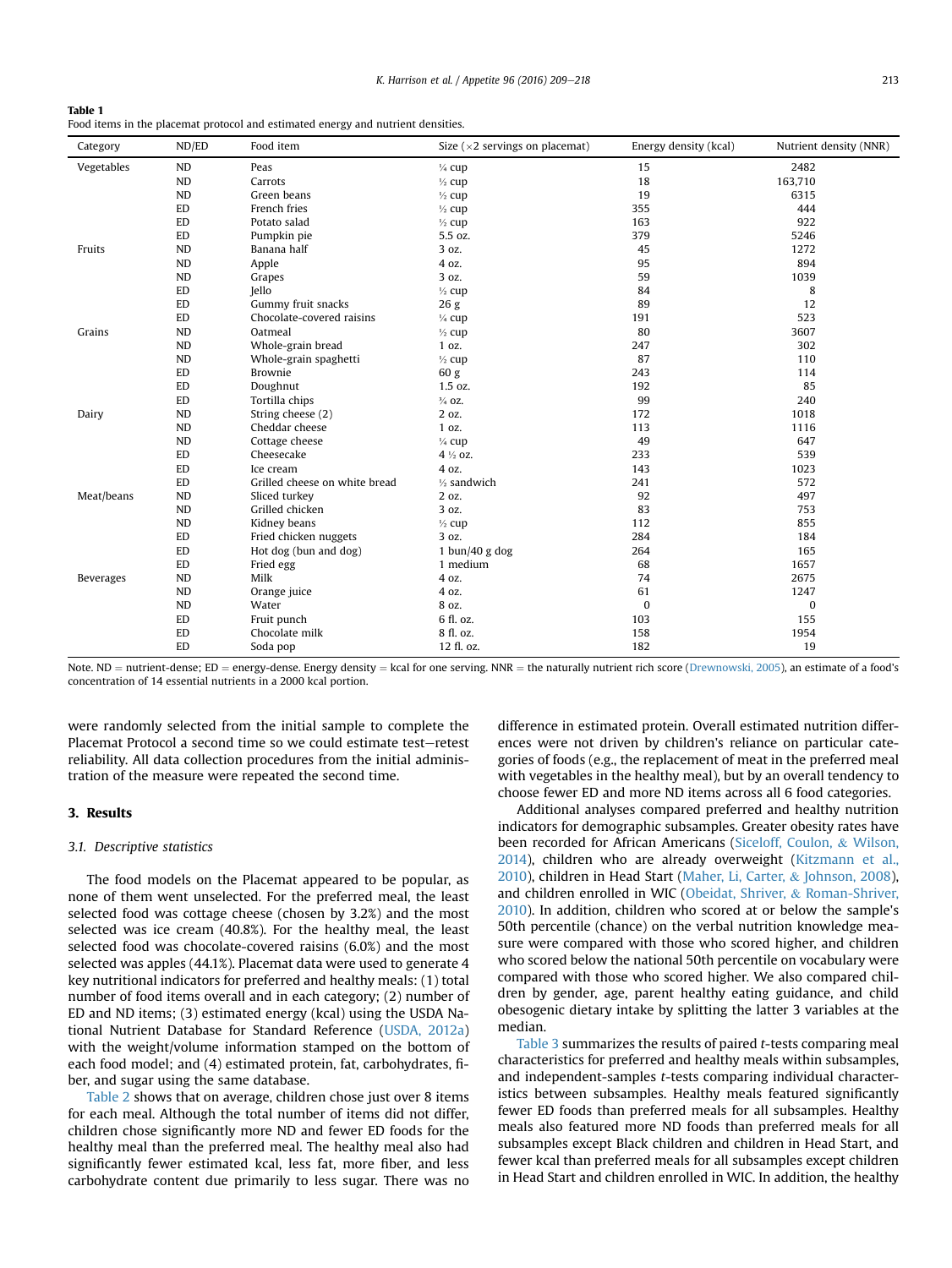<span id="page-5-0"></span>

| Table 2                                                                                                                 |
|-------------------------------------------------------------------------------------------------------------------------|
| Average number of food items and estimated nutrients in preferred (P) and healthy (H) meals, by category ( $N = 247$ ). |
|                                                                                                                         |

| Overall        |          | Vegetables |         | Fruits      |        | Grains          |         | Dairy   |         | Meat/Beans |         | Beverages |         |         |
|----------------|----------|------------|---------|-------------|--------|-----------------|---------|---------|---------|------------|---------|-----------|---------|---------|
|                | D        | H          | D       | Н           | D      | H               | D       | H       | D       | Н          | D       | Н         | P       | H       |
| Items $($ #)   | 8.2      | 8.5        | $1.2^*$ | $7*$<br>1.7 | 2.0    | 2.0             | 1.3     | 1.2     |         | .9         | 1.3     | 1.2       | 1.4     | 1.5     |
| ED(#)          | $5.1*$   | $3.4*$     | .6      |             | $.7^*$ | $\mathcal{A}^*$ | $1.0*$  | $.6*$   | $.8*$   | $.5^*$     | $1.0*$  | $.8*$     | $1.0*$  | $.6^*$  |
| $ND$ $($ # $)$ | $3.1*$   | $5.1*$     | $.7^*$  | $1.3*$      | $1.3*$ | $1.5*$          | $.3*$   | $.5*$   | $.3*$   | $.4*$      | $.2*$   | $.5^*$    | $.3*$   | $.9*$   |
| Protein (g)    | 31.2     | 30.1       | 3.1     | 3.1         | 1.5    | 1.3             | 3.7     | 3.3     | 6.3     | 6.0        | 12.2    | 12.9      | $4.4*$  | $3.5*$  |
| Fats $(g)$     | $42.8*$  | $34.0*$    | 7.7     | 6.0         | .9     | 1.0             | $8.6*$  | $5.2*$  | 11.1    | 9.5        | $12.9*$ | $10.2*$   | $1.6*$  | $2.1*$  |
| Carb. (g)      | 166.3*   | 133.3*     | 25.1    | 21.2        | 42.0   | 38.8            | $31.1*$ | $22.0*$ | $16.1*$ | $10.8*$    | 16.3    | 15.0      | $35.7*$ | $25.6*$ |
| Fiber $(g)$    | $9.9*$   | $11.1*$    | $2.5*$  | $3.1*$      | $3.1*$ | $3.8*$          | 1.9     | 2.0     | $.6*$   | $.4^*$     | 1.3     | 1.6       | $.6*$   | $.3^*$  |
| Sugar $(g)$    | $103.1*$ | $76.2*$    | 10.0    | 7.7         | 31.9   | 29.0            | $13.8*$ | $6.7*$  | $12.6*$ | $7.9*$     | 1.4     | 1.2       | $33.4*$ | $23.8*$ |
| kcal           | 1153*    | 938*       | 181     | 150         | 173    | 157             | $210*$  | $144*$  | 186     | 150        | 232     | 205       | $171*$  | $132*$  |

Note. # = number. ED = energy-dense. ND = nutrient-dense. kcal = kilocalories. Carb. = carbohydrates. kcal are entered in whole numbers and nutrition data rounded to tenths to facilitate readability. Significant (p < .05) differences by within-samples t-test between analogous P and H indicators (paired in rows) overall and within each category are noted by asterisks (\*).

#### Table 3

Number of energy-dense (ED) and nutrient-dense (ND) food items and estimated kcal in children's preferred and healthy meals, by sample subgroups.

|                                  |                  | Preferred meal     |                   | Healthy meal       |                    |                    |
|----------------------------------|------------------|--------------------|-------------------|--------------------|--------------------|--------------------|
|                                  | <b>ED</b>        | ND                 | kcal              | ED.                | <b>ND</b>          | kcal               |
| Child racial group               |                  |                    |                   |                    |                    |                    |
| Black $(n = 68)$                 | 5.2 <sup>a</sup> | $3.7^{1}$          | 1213 <sup>c</sup> | $4.2^{a,1}$        | $4.4^{1}$          | $1082^{c,1}$       |
| Not $(n = 172)$                  | 5.1 <sup>a</sup> | $2.9^{b,1}$        | 1137 <sup>c</sup> | $3.1^{a,1}$        | $5.3^{b,1}$        | 882 <sup>c,1</sup> |
| Child overweight                 |                  |                    |                   |                    |                    |                    |
| Yes $(n = 55)$                   | 5.3 <sup>a</sup> | 2.9 <sup>b</sup>   | 1199 <sup>c</sup> | 3.9 <sup>a</sup>   | $4.5^{b,1}$        | 1002 <sup>c</sup>  |
| No $(n = 185)$                   | 5.1 <sup>a</sup> | 3.2 <sup>b</sup>   | 1146 <sup>c</sup> | 3.3 <sup>a</sup>   | 5.3 <sup>b,1</sup> | 928 <sup>c</sup>   |
| Child in Head Start              |                  |                    |                   |                    |                    |                    |
| Yes $(n = 62)$                   | 4.8 <sup>a</sup> | 3.5                | 1112              | 3.8 <sup>a</sup>   | $4.3^{1}$          | 992                |
| No $(n = 178)$                   | 5.3 <sup>a</sup> | 3.0 <sup>b</sup>   | 1178 <sup>c</sup> | 3.3 <sup>a</sup>   | $5.4^{b,1}$        | 923 <sup>c</sup>   |
| Family receiving WIC             |                  |                    |                   |                    |                    |                    |
| Yes $(n = 87)$                   | 5.2 <sup>a</sup> | $3.6^{b,1}$        | 1190              | $4.3^{a,1}$        | $4.5^{b,1}$        | 1122 <sup>1</sup>  |
| No $(n = 142)$                   | 5.2 <sup>a</sup> | 2.9 <sup>b,1</sup> | $1155^c$          | 2.9 <sup>a,1</sup> | $5.5^{b,1}$        | 833 <sup>c,1</sup> |
| Child verbal nutrition knowledge |                  |                    |                   |                    |                    |                    |
| $\leq$ 50% (n = 111)             | $5.6^{a,1}$      | 3.3 <sup>b</sup>   | $1245^{c,1}$      | $4.3^{a,1}$        | $4.5^{b,1}$        | $1092^{c,1}$       |
| $>50\%$ (n = 136)                | $4.7^{a,1}$      | 3.0 <sup>b</sup>   | $1077^{c,1}$      | $2.6^{a,1}$        | $5.6^{b,1}$        | $812^{c,1}$        |
| Child vocabulary                 |                  |                    |                   |                    |                    |                    |
| $<$ 50% (n = 66)                 | 5.6 <sup>a</sup> | 3.3 <sup>b</sup>   | 1263 <sup>c</sup> | $4.3^{a,1}$        | $44^{b,1}$         | $1087^{c,1}$       |
| $\geq$ 50% (n = 170)             | 5.0 <sup>a</sup> | 3.1 <sup>b</sup>   | 1133 <sup>c</sup> | $3.1a^{1}$         | $5.4^{b,1}$        | $902^{c,1}$        |
| Child age                        |                  |                    |                   |                    |                    |                    |
| 40–55 months ( $n = 112$ )       | 5.0 <sup>a</sup> | 3.3 <sup>b</sup>   | 1146 <sup>c</sup> | 37 <sup>a</sup>    | $44^{b,1}$         | 963 <sup>c</sup>   |
| 56–76 months ( $n = 125$ )       | 5.3 <sup>a</sup> | 3.1 <sup>b</sup>   | 1183 <sup>c</sup> | 3.2 <sup>a</sup>   | $5.8^{b,1}$        | 942 <sup>c</sup>   |
| Child gender                     |                  |                    |                   |                    |                    |                    |
| Female $(n = 124)$               | $4.7^{a,1}$      | 2.9 <sup>b</sup>   | $1078^{c,1}$      | 3.2 <sup>a</sup>   | 5.0 <sup>b</sup>   | 893 <sup>c</sup>   |
| Male $(n = 118)$                 | $5.5^{a,1}$      | 3.4 <sup>b</sup>   | $1245^{c,1}$      | 3.6 <sup>a</sup>   | $5.2^b$            | 994 <sup>c</sup>   |
| Parent healthy eating guidance   |                  |                    |                   |                    |                    |                    |
| Lower $(n = 113)$                | 5.3 <sup>a</sup> | 3.4 <sup>b</sup>   | 1193 <sup>c</sup> | 3.9 <sup>a,1</sup> | 4.8 <sup>b</sup>   | $1037^{c,1}$       |
| Higher $(n = 129)$               | 5.0 <sup>a</sup> | 3.0 <sup>b</sup>   | 1130 <sup>c</sup> | 3 $0^{a,1}$        | 5.4 <sup>b</sup>   | $859^{c,1}$        |
| Child obesogenic dietary intake  |                  |                    |                   |                    |                    |                    |
| Lower $(n = 124)$                | 5.1 <sup>a</sup> | 31 <sup>b</sup>    | 1162 <sup>c</sup> | 3.3 <sup>a</sup>   | 5.0 <sup>b</sup>   | 915 <sup>c</sup>   |
| Higher $(n = 109)$               | 5.1 <sup>a</sup> | 3.4 <sup>b</sup>   | 1138 <sup>c</sup> | 3.6 <sup>a</sup>   | $5.2^{b}$          | 994 <sup>c</sup>   |

Note. Horizontal pairs of means that share a letter superscript (a, b, or c) differ significantly by within-samples t-test ( $p < .05$ ). Vertical pairs of means that share a number superscript (1) differ significantly by independent-samples t-test (p < .05). T-tests were not adjusted for multiple comparisons. Child age, parent healthy eating guidance, and child obesogenic dietary intake were split at the median.

meals of Black children, children in WIC, lower-nutritionknowledge children, and lower-vocabulary children featured significantly more ED foods, fewer ND foods, and more estimated kcal than their comparison groups' healthy meals. In addition, overweight children, children in Head Start, and younger children used significantly fewer ND foods in their healthy meals than did their comparison groups. Lastly, children from families with lower healthy eating guidance used more ED foods and had more estimated kcal in their healthy meals than did children from families with higher healthy eating guidance.

The 175 children who reported being hungry at the start of the procedure used significantly more ED foods in their preferred meal

than did nonhungry children (5.33 vs. 4.54,  $p < .05$ ), but there were no differences in estimated kcal in preferred or healthy meals for hungry versus nonhungry children. Analyses on the 42 children who asked what "healthy" means and were told "good for your body" revealed that they assembled healthy meals with significantly more ND foods (4.61 vs. 2.99,  $p < .01$ ), fewer ED foods (3.64 vs. 5.24,  $p < .01$ ), and fewer kcal (944 vs. 1183,  $p < .01$ ) than their preferred meals, similar to the sample as a whole.

# 3.2. Test-retest reliability and construct validity

Validation of the Placemat Protocol was provided via 2 sets of analyses. First, the stability of the attributes of the healthy meals was estimated by calculating test-retest reliability coefficients for the 53 children who completed the Placemat Protocol twice. [Table 4](#page-6-0) reports significant positive correlations for the total number of foods, the number of ED and ND foods, and estimated kcal, fat, carbohydrates, and sugars. Estimated protein and fiber in the first healthy meal were not correlated with the same nutrients in the second healthy meal. Children who chose fruits the first time were likely to choose fruits the second time; otherwise, correlations were driven primarily by consistency in the nutritional attributes of foods, especially vegetables, dairy, and fruits. Analyses on individual food items indicated significant ( $p < .05$ ) coefficients for pumpkin pie ( $r = .51$ ), bananas ( $r = .29$ ), grapes ( $r = .28$ ), cottage cheese ( $r = .56$ ), cheesecake ( $r = .41$ ), beans ( $r = .30$ ), orange juice  $(r = .58)$ , and water  $(r = .33)$ . Otherwise, choosing a particular food the first time did not increase the chance of choosing it the second time. The moderate consistency in ED and ND portions, estimated kcal, fat, carbohydrates, and sugar despite inconsistency in specific food selections across the 2 sessions suggests that preschoolers took a somewhat holistic approach to the construction of healthy pretend meals. Since the preferred meal was assessed only as a baseline and the task asked, "If you could pick any of these foods and drinks-the ones you like best-which would you pick," testretest reliability coefficients were not expected to be high for the preferred meal due to day-to-day fluctuations in appetite and the allure of particular foods; thus test-retest correlations are not reported for the preferred meal.

Construct validation was estimated by assessing the relationship between key Placemat Protocol indicators, verbal nutrition knowledge, and child and family variables expected to predict both Placemat Protocol data and verbal nutrition knowledge in specific directions. To begin, verbal nutrition knowledge was used to predict key Placemat Protocol data indicators using hierarchical multiple regression analyses. Controlling parent BMI, household income, parent education, child BMI percentile, and the ED-tototal-foods ratio in children's preferred meals, their verbal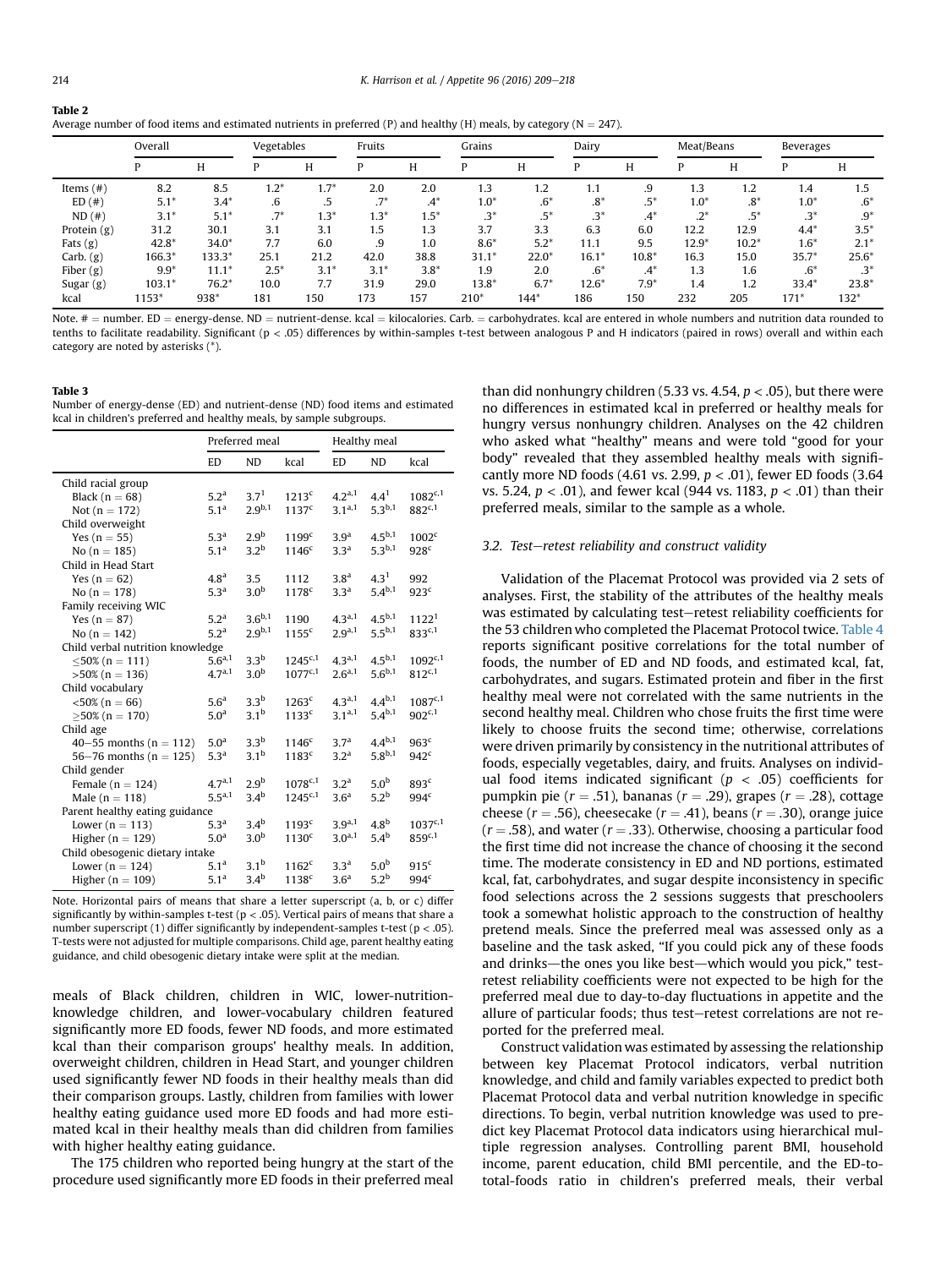|              |         |            |        | $\sim$ |        |              |           |
|--------------|---------|------------|--------|--------|--------|--------------|-----------|
|              | Overall | Vegetables | Fruits | Grains | Dairy  | Meat/Protein | Beverages |
| Total items  | $.37*$  | .00        | $.35*$ | .18    | .24    | .07          | .09       |
| ED items     | $.35*$  | $.33*$     | .23    | .19    | $.45*$ | .02          | .02       |
| ND items     | $.30*$  | $-.07$     | $.46*$ | .09    | .16    | .14          | $.28*$    |
| Protein      | .26     | $.31*$     | $.42*$ | .09    | .27    | .04          | .11       |
| Fats         | $.49*$  | $.37*$     | .12    | .16    | $.40*$ | $-.06$       | .07       |
| Carbohydrate | $.38*$  | $.39*$     | .18    | .11    | $.47*$ | .09          | .04       |
| Fiber        | .25     | .06        | .24    | .12    | $.39*$ | .25          | .21       |
| Sugars       | $.35*$  | $.50*$     | .20    | .01    | $.42*$ | $-.11$       | .01       |
| kcal         | $.46*$  | $.38*$     | .17    | .13    | $.42*$ | $-.01$       | .04       |

| Test-retest correlations between healthy-meal nutrition indicators at time 1 and corresponding indicators at time 2 ( $n = 53$ ). |  |
|-----------------------------------------------------------------------------------------------------------------------------------|--|
|-----------------------------------------------------------------------------------------------------------------------------------|--|

Note.  $ED = energy$ -dense. ND = nutrient-dense. Correlations represent the association between the same variable measured at two separate sessions for the test-retest subsample of 53 children (e.g., dairy fat at time 1 was correlated at  $r = .40$  with dairy fat at time 2). \*p < .05.

nutrition knowledge independently predicted the ED-to-totalfoods ratio in children's healthy meals,  $R^2\Delta = 12$ ,  $\beta = -.36$ ,  $F(1, \beta)$ 198) = 29.17, p < .001; healthy meal total kcal,  $R^2 \Delta = .05$ ,  $\beta = -.24$ ,  $F(1, 198) = 11.73, p < .01$ ; healthy meal total fat,  $R^2\Delta = .04, \beta = -.21,$  $F(1, 198) = 9.26$ ,  $p < .01$ ; and healthy meal total sugar,  $R^2\Delta = .04$ ,  $\beta = -.21, F(1, 198) = 8.76, p < .01$ . Repeating these analyses with vocabulary added to the controls, the coefficients dropped to  $\beta = -.28$  (p < .001),  $\beta = -.19$  (p < .05),  $\beta = -.17$  (p < .05), and  $\beta = -16$  ( $p < .05$ ) respectively, smaller but still meaningful. This suggests that verbal nutrition knowledge correlated with key Placemat healthy-meal indicators as expected, and that this correlation was not entirely driven by vocabulary. Thus both measures appear to reflect some degree of genuine nutritional knowledge, signaled either verbally (verbal nutritional knowledge) or nonverbally (via the food choices on the Placemat).

Further construct validation was provided by entering parent healthy eating guidance, child obesogenic dietary intake, and vocabulary simultaneously on the second step of hierarchical linear regression analyses with controls from the previous analysis on the first step. Criterion variables were verbal nutrition knowledge, the ED-to-total-foods ratio in the healthy meal, and estimated healthymeal kcal, fat, and sugar. Table 5 summarizes these analyses. Vocabulary positively predicted verbal nutrition knowledge as expected. However, healthy eating guidance and obesogenic dietary intake were unrelated to verbal nutrition knowledge. In contrast, healthy eating guidance predicted significant reductions in ED-tototal foods, calories, fat, and sugar in the Placemat healthy meal. These relationships were modest but statistically meaningful and in the direction expected for children receiving healthy eating guidance at home. In contrast, obesogenic dietary intake predicted significant increases in estimated kcal and fat in the Placemat healthy meal. Vocabulary predicted some Placemat indicators in the direction one would expect from a richer conceptualization of the meaning of "healthy," with higher scorers assembling healthy meals with fewer ED-to-total foods, fewer estimated kcal, and less sugar. We would therefore be remiss in suggesting that the Placemat Protocol is not dependent to some degree on vocabulary. However, the Placemat indicators were predicted by family variables in ways the verbal nutrition knowledge measure was not, and the Placemat appeared to be less dependent on vocabulary for successful completion. In summary, the Placemat Protocol appeared to capture emerging healthy-meal schematic information that some children were not able to translate into expressions of valid nutrition knowledge on the verbal nutrition knowledge measure.

# 4. Discussion

Using the Placemat Protocol, most preschoolers in this study assembled healthy pretend meals with more ND foods, fewer ED foods, more estimated fiber, and less estimated fat, carbohydrates, sugar, and kcal than their preferred meals. It is highly unlikely that children's selections reflected knowledge of the nutrient and energy content of the food items provided; rather, their healthy-meal selections more likely reflected an emerging schematic distinction between "healthy" and other foods based on observable attributes like apparent sweetness or richness. The average nutritional profile of each meal ([Tables 2 and 3](#page-5-0)) captured children's ability to distinguish ED and ND foods across all food categories, even if the concepts of "energy density" and "nutrient density" were not salient to children when assembling their meals.

Healthy eating guidance predicted a small but significant decrease in the energy density of preschoolers' healthy meals. Thus preschoolers' emerging healthy-meal schemas likely reflect

Table 5

<span id="page-6-0"></span>Table 4

Hierarchical multiple regression analyses predicting verbal nutrition knowledge and key healthy-meal nutrition indicators ( $n = 200$ ).

| Predictor                 | Verbal NK    |          | ED to total  |           | Calories     |         | Fat          |         | Sugar        |         |
|---------------------------|--------------|----------|--------------|-----------|--------------|---------|--------------|---------|--------------|---------|
|                           | $\Delta R^2$ |          | $\Delta R^2$ |           | $\Delta R^2$ |         | $\Delta R^2$ |         | $\Delta R^2$ |         |
| Step 1:                   | $.09**$      |          | $.08***$     |           | $.09***$     |         | $.10***$     |         | .04          |         |
| Parent BMI                |              | $-.11$   |              | .08       |              | $-.03$  |              | $-.01$  |              | $-.04$  |
| Household income          |              | .15      |              | .01       |              | $-.23*$ |              | $-.20*$ |              | $-.13$  |
| Parent education          |              | $-.04$   |              | $-.13$    |              | .03     |              | $-.03$  |              | .06     |
| Child BMI percentile      |              | .02      |              | $-.06$    |              | $-.05$  |              | $-.09$  |              | .03     |
| ED to total, preferred    |              | $-.01$   |              | $-.04$    |              | .06     |              | .00     |              | .08     |
| Step 2:                   | $.09***$     |          | $.12***$     |           | $.06***$     |         | $.08***$     |         | $.04*$       |         |
| Healthy eating guidance   |              | .08      |              | $-.21***$ |              | $-.14*$ |              | $-.15*$ |              | $-.16*$ |
| Obesogenic dietary intake |              | .04      |              | $-.04$    |              | $.15*$  |              | $.17*$  |              | .06     |
| Vocabulary                |              | $.31***$ |              | $-.19*$   |              | $-.17*$ |              | $-.14$  |              | $-.16*$ |
| Total $R^2$               | $.18***$     |          | $.20***$     |           | $.15***$     |         | $.18***$     |         | $.08***$     |         |

Note. Betas for all variables are from the final step of the model. For Step 1, the baseline model,  $\Delta R^2=$  baseline R<sup>2</sup>. Verbal NK = verbal nutrition knowledge. "ED to Total" refers to the proportion of total foods in the healthy meal that were energy-dense. "ED to total, preferred" refers to the same proportion in the preferred meal. \*p < .05. \*\*p < .01.  $***p < .001.$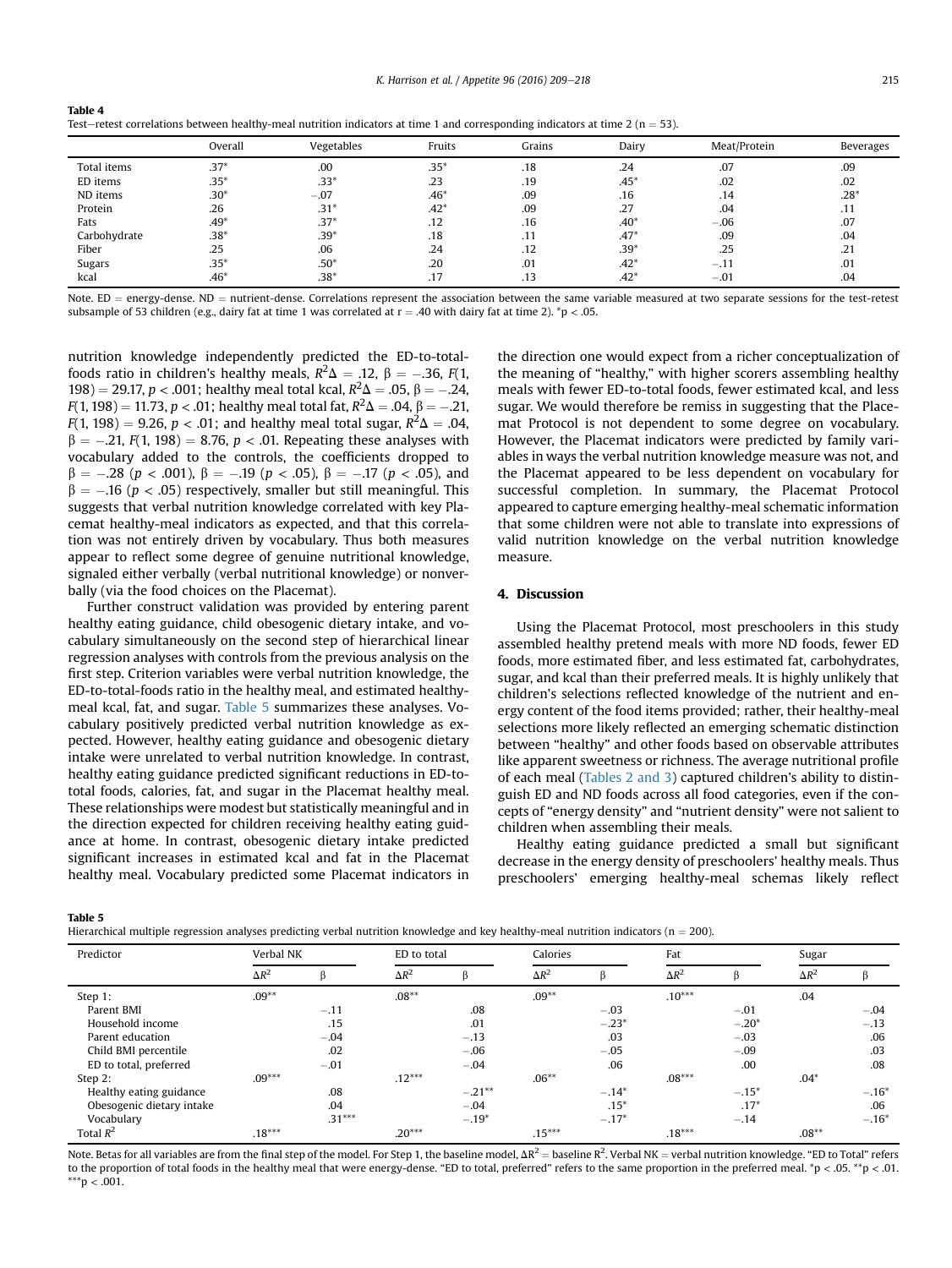parental instruction about healthy meals containing fewer sweetor rich-looking foods across multiple food categories, from fruits to meats to beverages. Indeed, some of the foods on the Placemat may have been discussed at home. It is possible that some of the preschoolers in our sample had been introduced to nutritional rules like "baked, not fried," but unlikely that such rules drove the choices of the majority. Importantly, the Placemat Protocol data suggest that preschoolers can identify relatively healthful food choices before they can articulate the reasoning behind those choices. When they are allowed to see, touch, and place realistic food facsimiles on a plate and assemble pretend meals in a holistic fashion, they can indicate their developing schematic knowledge through the sum of their choices. Even though some children had ND foods on the preferred meal plate and ED foods on the healthy meal plate (see example in [Fig. 1\)](#page-3-0), the nutritional estimates at the meal level revealed an early understanding that "healthy" meals are, overall, relatively limited in energy density.

Test-retest reliability data ([Table 4](#page-6-0)) reveal moderate consistency between the healthy meals assembled by the same children at two points in time. It would be unrealistic to expect children to remember and duplicate their exact food choices a week later, so variation in selection was expected. Given the great variation in children's selection of specific foods, it is noteworthy that moderate correlations were observed between the first and second healthy meals for the total number of food items, the number of ED and ND items, and the estimated kcal, fat, carbohydrate, and sugar content. The possibility that children take a holistic view of healthy meals early in life and assemble them accordingly, relying less on decision rules about specific foods and food categories and more, perhaps, on rules about apparent sweetness or richness across all food categories, is a prime research topic for future investigations, both quantitative and qualitative. As our data do not supply the reasons behind children's choices, studies gathering this information would supply valuable details about children's healthy-meal schemas and even their broader mental models of healthy eating and obesity ([Ogden et al., 2001\)](#page-8-0).

Despite its promise as a tool for capturing evaluative aspects of early healthy-meal schema development, there are some important limitations to the Placemat Protocol. First, the food models' ecological fidelity to real-world meals is not 100%; they do not smell like real food and may not look like similar foods consumed by children in real life. Second, the practice of having children assemble a preferred-foods meal before their healthy-foods meal introduced potential order effects. In feasibility testing prior to this study, we observed children being attracted to highly desirable foods like brownies and doughnuts at the start of the activity, whether they were completing the preferred meal or the healthy meal first. Thus we chose to administer the preferred meal before the healthy meal for all children rather than counterbalancing the meal order. In subsequent investigations, alternative strategies will be tested (e.g., giving all children a 5-min period to play with the food models before completing the meal tasks in random order).

Third, the meals do not necessarily represent what children actually eat. The average "healthy" meal in this study contained more than eight food items and almost 1000 kcal. Research on children's food plating preferences points to an average of seven items and six colors compared to three items and three colors for adults [\(Zampollo, Knif](#page-9-0)fin, Wansink, & [Shimuzu, 2011](#page-9-0)), so although children emphasize variety when plating foods, they may not aim for variety when eating. Still, increased variety and larger portion sizes of real foods predict greater intake among children and adults ([Wansink, 2006\)](#page-9-0), so more ED foods on the plate would likely predict consumption of more ED foods in real life. A test of the Placemat Protocol's predictive validity for actual food selection and consumption will be essential before claims can be made about its utility for predicting dietary intake. In addition, future research will need to substitute food items to confirm that the findings reported here were not specific to the foods we used. The Placemat Protocol was designed around the evaluative distinction between ED and ND foods so researchers could adapt it to different groups and regions by replacing some food items with other items that are regularly eaten by the population under consideration. As long as the distinction between ED and ND foods is maintained, the measure should continue to work. We encourage researchers interested in using the measure to devote some of their efforts to validation whenever they replace food items.

Fourth, the baseline against which the healthy meal was validated was a preferred meal, not a "typical" meal. Therefore, although the healthy meal was lower in fat, sugar, and energy than the preferred meal, it was impossible to determine which of these meals is more like the meal a child might construct if asked what he or she ordinarily eats at mealtime. Were the healthy meals more healthful than children's typical meals? Were the preferred meals less healthful? There is so much variation in family eating patterns that asking about typical meals was not feasible given the need to constrain the number of foods on the Placemat to a manageable quantity. Relatedly, we had no data on children's exposure to nutritional curricula in their preschools, so we were unable to test differences between children with more and less established nutritional knowledge. Further research is needed to understand how preschoolers' healthy-meal schemas compare with their typical-meal schemas (along with schematic differences between breakfast, lunch, and dinner), to determine whether they perceive a difference between what they usually eat and what they consider healthy.

Finally, the differences and relationships observed in this study were modest. However, minor substitutions in dietary intake can result in significant change (e.g., 100 kcal/day equaling about 10 lbs./year, see [Harris, Bargh,](#page-8-0) & [Brownell, 2009\)](#page-8-0), so complete dietary overhaul is not needed to reduce a child's obesity risk. Do minor differences in preschooler healthy-meal schemas translate to differences in dietary intake in elementary school when children have more control over their food intake? This too is a question for future research focused on predictive validity assessment.

## 4.1. Implications for research and practice

The need for targeted intervention has been demonstrated in research on racial and socioeconomic disparities in nutrition knowledge and dietary intake ([Fahlman, McCaughtry, Martin,](#page-8-0)  $\&$ [Shen, 2010](#page-8-0)). The Placemat Protocol may be useful for assessing evaluative aspects of emerging healthy-meal schemas of children in vulnerable groups because it can be adapted to different racial/ ethnic populations by administering a preliminary audit of community food intake for the targeted sample and choosing food models accordingly. The food-model supplier for this study produces a wide array of food replicas including many foods consumed primarily by ethnic subpopulations; for example, the company website features a "Native American Food Set" with fry bread and squash. Adaptability to regional food preferences is a useful feature of the measure given elevated child obesity rates among groups with different dietary traditions such as African Americans ([Campo](#page-8-0) & [Mastin, 2007](#page-8-0)) and Latino/as [\(Davis et al., 2007](#page-8-0)). Our decision to use nationwide data on preschooler food preferences ([Skinner](#page-9-0) [et al., 1998\)](#page-9-0) to choose our food models for the initial validation was successful, as each food on the Placemat was chosen by at least four children in the sample. However, as long as a distinction is maintained between ED and ND foods in each category, food items may be substituted without the measure losing its power to capture emerging evaluative perceptions of the ED/ND distinction.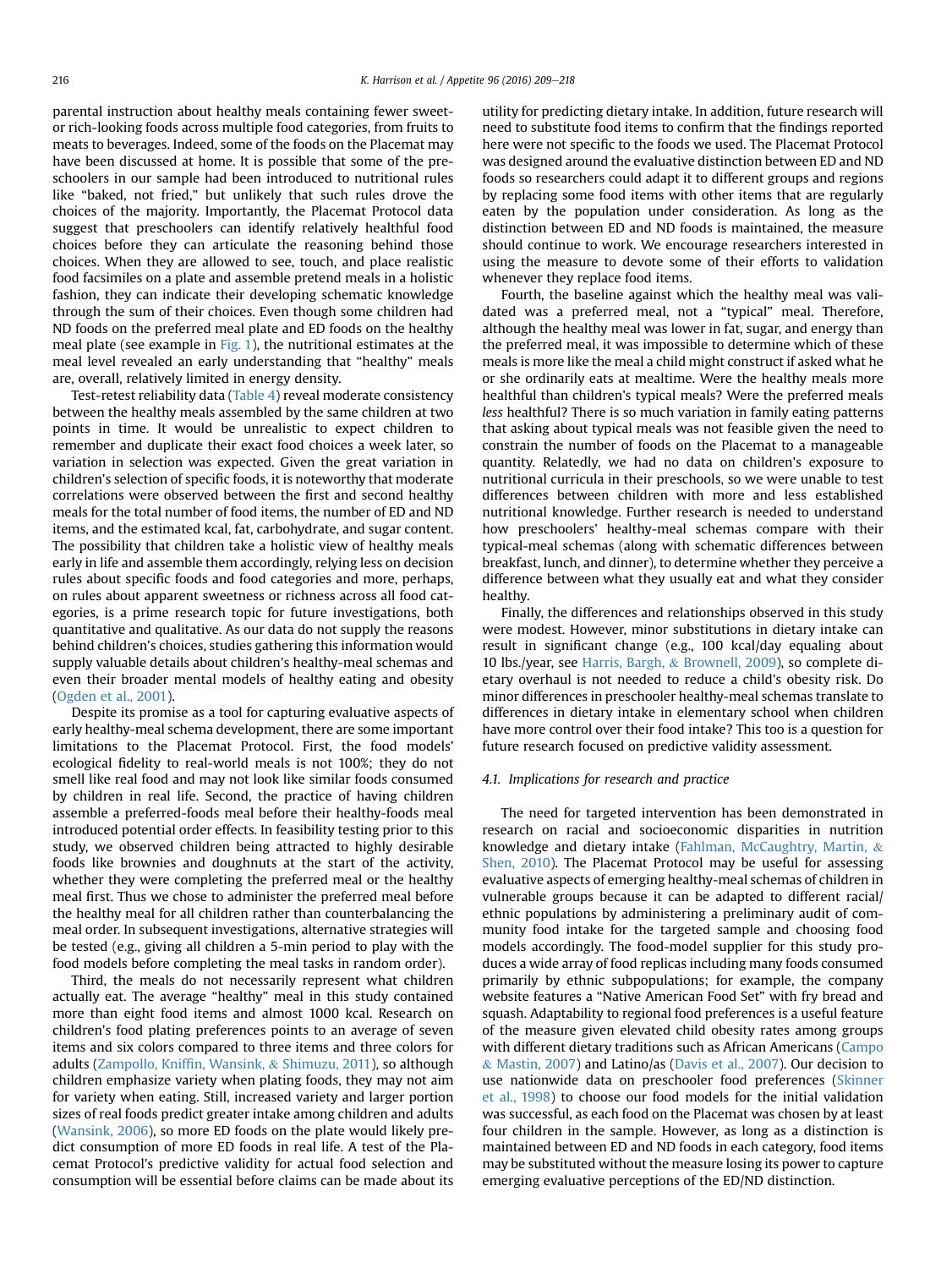<span id="page-8-0"></span>The Placemat Protocol's utility for meeting practical goals such as child or family nutrition education and intervention is unknown. Its promise at this point lies in its capacity to reveal preschoolers' schematic distinctions between preferred and healthy meals before they are old enough to articulate their nutrition knowledge verbally. Since the children most vulnerable to obesity in the U.S. are often those with the most limited verbal skills (Maher et al., 2008), measures that capture healthy-meal perceptions without relying exclusively on language as the medium for knowledge transmission are optimal for accessing mental models of healthy meals as early in life as possible. Given increased emphasis on early-childhood prevention (Kuhl et al., 2014) for lowering the rate of child obesity nationwide, the Placemat Protocol's capacity to yield information about children's earliest perceptions of what healthy meals look like could, pending further evaluation, make it a promising tool for devising strategies to teach children and their families plating strategies using the types of foods they already eat.

### Author note

Development of the Placemat Protocol was funded in part by the Illinois Council of Food and Agriculture Research, the Illinois Department of Human Services, and the USDA. The STRONG Kids Research Team includes Kelly K. Bost, Brent A. McBride, Sharon M. Donovan, Diana S. Grigsby-Toussaint, Janet M. Liechty, Angela Wiley, Margarita Teran-Garcia, Barbara Fiese, and Dipti A. Dev. Thanks to Sarah Brennan, Jennifer Buechel, Evan Carpenter, Rachel Hamden, Ana Hauser, Jessica Kaltz, Dugan Kemple, Jane Kim, Julia Lipowski, Jennifer Park, Elisse Rodriguez, Anna Spigelman, Nicole Tung, Hannah Weiner, Viktoria Krislaty, Benjamin Mirsky, Alana Tabak, Joseph Gonzalez, Julie Dressler, Kathryn Clappison, Adam Goldman, Sarah Loeb, and Lauryn Hong for assistance with data collection.

## References

- Amari, A., Dahlquist, L., Kossoff, E. H., Vining, E. P. G., Trescher, W. H., & Slifer, K. J. (2007). Children with seizures exhibit preferences for foods compatible with the ketogenic diet. Epilepsy & Behavior, 11, 98-104. [http://dx.doi.org/10.1016/j.](http://dx.doi.org/10.1016/j.yebeh.2007.04.005) [yebeh.2007.04.005](http://dx.doi.org/10.1016/j.yebeh.2007.04.005).
- Baskale, H., & Bahar, Z. (2011). Outcomes of nutrition knowledge and healthy food choices in 5–6-year-old children who received a nutrition intervention based on Piaget's theory. Journal for Specialists in Pediatric Nursing, 16, 263–279.<br><http://dx.doi.org/10.1111/j.1744-6155.2011.00300.x>.
- Campo, S., & Mastin, T. (2007). Placing the burden on the individual: overweight and obesity in African American and mainstream women's magazines. Health Communication, 22(3), 229-240. [http://dx.doi.org/10.1080/](http://dx.doi.org/10.1080/10410230701626885) [10410230701626885](http://dx.doi.org/10.1080/10410230701626885).
- Centers for Disease Control and Prevention. (2010). Measuring children's height and weight accurately at home. Retrieved July 26, 2010, from [http://www.cdc.gov/](http://www.cdc.gov/healthyweight/assessing/bmi/childrens_bmi/measuring_children.html#Height) [healthyweight/assessing/bmi/childrens\\_bmi/measuring\\_children.html#Height.](http://www.cdc.gov/healthyweight/assessing/bmi/childrens_bmi/measuring_children.html#Height)
- Céspedes, J., Briceño, G., Farkouh, M. E., Vedanthan, R., Baxter, J., Leal, M., et al. (2013). Targeting preschool children to promote cardiovascular health: cluster randomized trial. American Journal of Medicine, 126(1), 27-35. [http://dx.doi.org/](http://dx.doi.org/10.1016/j.amjmed.2012.04.045) [10.1016/j.amjmed.2012.04.045.](http://dx.doi.org/10.1016/j.amjmed.2012.04.045)

Contento, I. R. (2011). [Nutrition education: Linking research, theory, and practice](http://refhub.elsevier.com/S0195-6663(15)30016-7/sref6) (2nd [ed.\). Sudbury, MA: Jones and Bartlett Publishers](http://refhub.elsevier.com/S0195-6663(15)30016-7/sref6).

- Dalton, M. A., Bernhardt, A. M., Gibson, J. J., Sargent, J. D., Beach, M. L., Adachi-Mejia, A. M., et al. (2005). Use of cigarettes and alcohol by preschoolers while role-playing as adults: "honey, have some smokes". Archives of Pediatric and Adolescent Medicine, 159(9), 854-859. [http://dx.doi.org/10.1001/](http://dx.doi.org/10.1001/archpedi.159.9.854) [archpedi.159.9.854](http://dx.doi.org/10.1001/archpedi.159.9.854).
- Davis, J. N., Ventura, E. E., Alexander, K. E., Salquero, L. E., Weigensberg, M. J., Crespo, N. C., et al. (2007). Feasibility of a home-based versus classroom-based nutrition intervention to reduce obesity and type 2 diabetes in Latino youth. International Journal of Pediatric Obesity, 2(1), 22-30. [http://dx.doi.org/10.1080/](http://dx.doi.org/10.1080/17477160601133077) [17477160601133077.](http://dx.doi.org/10.1080/17477160601133077)

[Drewnowski, A. \(2005\). Concept of a nutritious food: toward a nutrient density](http://refhub.elsevier.com/S0195-6663(15)30016-7/sref9) score. [American Journal of Clinical Nutrition, 82](http://refhub.elsevier.com/S0195-6663(15)30016-7/sref9)(4), 721-[732.](http://refhub.elsevier.com/S0195-6663(15)30016-7/sref9)

[Dunn, L. M., & Dunn, D. M. \(2007\).](http://refhub.elsevier.com/S0195-6663(15)30016-7/sref10) Peabody picture vocabulary test (PPVT-4) (4th [ed.\). Minneapolis, MN: Pearson Assessments](http://refhub.elsevier.com/S0195-6663(15)30016-7/sref10).

Fahlman, M. M., McCaughtry, N., Martin, J., & Shen, B. (2010). Racial and socioeconomic disparities in nutrition behaviors: targeted interventions needed. Journal of Nutrition Education and Behavior, 42(1), 10-16. [http://dx.doi.org/10.1016/](http://dx.doi.org/10.1016/j.jneb.2008.11.003) [j.jneb.2008.11.003.](http://dx.doi.org/10.1016/j.jneb.2008.11.003)

- Fallon, A. E., Rozin, P., & Pliner, P. (1984). The child's conception of food: the development of food rejections with special reference to disgust and contamination sensitivity. Child Development, 55(2), 566-575. [http://dx.doi.org/](http://dx.doi.org/10.2307/1129968) [10.2307/1129968](http://dx.doi.org/10.2307/1129968).
- Flores, G., & Lin, H. (2013). Factors predicting severe childhood obesity in kindergarteners. International Journal of Obesity, 37, 31-39. [http://dx.doi.org/10.1038/](http://dx.doi.org/10.1038/ijo.2012.168) [ijo.2012.168](http://dx.doi.org/10.1038/ijo.2012.168).
- Harris, J. L., Bargh, J. A., & Brownell, K. D. (2009). Priming effects of television food advertising on eating behavior. Health Psychology,  $28(4)$ ,  $404-413$ . [http://](http://dx.doi.org/10.1037/a0014399) [dx.doi.org/10.1037/a0014399.](http://dx.doi.org/10.1037/a0014399)
- Harrison, K. (2005). Is 'fat free' good for me? A panel study of television viewing and children's nutritional knowledge and reasoning. Health Communication, 17(2), 117e132. [http://dx.doi.org/10.1207/s15327027hc1702\\_1.](http://dx.doi.org/10.1207/s15327027hc1702_1)
- Haszard, J. J., Williams, S. M., Dawson, A. M., Skidmore, P. M., & Taylor, R. W. (2013). Factor analysis of the comprehensive feeding practices questionnaire in a large sample of children. Appetite, 62, 110-118. [http://dx.doi.org/10.1016/](http://dx.doi.org/10.1016/j.appet.2012.11.017) [j.appet.2012.11.017.](http://dx.doi.org/10.1016/j.appet.2012.11.017)
- [Holub, S. C., & Musher-Eizenman, D. R. \(2010\). Examining preschoolers' nutrition](http://refhub.elsevier.com/S0195-6663(15)30016-7/sref17) [knowledge using a meal creation and food group classi](http://refhub.elsevier.com/S0195-6663(15)30016-7/sref17)fication task: age and gender differences. [Early Child Development and Care, 180](http://refhub.elsevier.com/S0195-6663(15)30016-7/sref17), 787-[798](http://refhub.elsevier.com/S0195-6663(15)30016-7/sref17).
- Kandiah, J., & Jones, C. (2002). Nutrition knowledge and food choices of elementary school children. Early Child Development and Care, 172(3), 269-273. [http://](http://dx.doi.org/10.1080/03004430212123) [dx.doi.org/10.1080/03004430212123.](http://dx.doi.org/10.1080/03004430212123)
- [Kim, J., & Dev, D. \(2011\). Child care nutrition environment: is it related to children's](http://refhub.elsevier.com/S0195-6663(15)30016-7/sref19) fruit and vegetable intake? [Journal of the Federation of American Societies for](http://refhub.elsevier.com/S0195-6663(15)30016-7/sref19) [Experimental Biology, 25](http://refhub.elsevier.com/S0195-6663(15)30016-7/sref19), 232–[233](http://refhub.elsevier.com/S0195-6663(15)30016-7/sref19).<br>Kitzmann, K. M., Dalton, W. T., Stanley, C. M., Beech, B. M., Reeves, T. P., Buscemi, J.
- et al. (2010). Lifestyle interventions for youth who are overweight: a metaanalytic review. Health Psychology, 29(1), 91-101. [http://dx.doi.org/10.1037/](http://dx.doi.org/10.1037/a0017437.supp) [a0017437.supp](http://dx.doi.org/10.1037/a0017437.supp) (Supplemental).
- [Kuhl, E. S., Clifford, L., Bandstra, N., Rausch, J., Yeomans-Maldonado, G., & Stark, L. J.](http://refhub.elsevier.com/S0195-6663(15)30016-7/sref21) [\(2014\). Brief report: examination of the association between lifestyle behavior](http://refhub.elsevier.com/S0195-6663(15)30016-7/sref21) [changes and weight outcomes in preschoolers receiving treatment for obesity.](http://refhub.elsevier.com/S0195-6663(15)30016-7/sref21) [Health Psychology, 33](http://refhub.elsevier.com/S0195-6663(15)30016-7/sref21), 95-[98](http://refhub.elsevier.com/S0195-6663(15)30016-7/sref21).
- Lakshman, R. R., Sharp, S. J., Ong, K. K., & Forouhi, N. G. (2010). A novel school-based intervention to improve nutrition knowledge in children: cluster randomized controlled trial. BMC Public Health, 10, 123. [http://dx.doi.org/10.1186/1471-2458-](http://dx.doi.org/10.1186/1471-2458-10-123) [10-123](http://dx.doi.org/10.1186/1471-2458-10-123).
- Lynch, M. (2012). Familiarizing with toy food: preliminary research and future directions. Journal of Nutrition Education and Behavior, 44(6), 639-643. [http://](http://dx.doi.org/10.1016/j.jneb.2011.01.012) [dx.doi.org/10.1016/j.jneb.2011.01.012](http://dx.doi.org/10.1016/j.jneb.2011.01.012).
- Maher, E. J., Li, G., Carter, L., & Johnson, D. B. (2008). Preschool child care participation and obesity at the start of kindergarten. Pediatrics, 122(2), 322-330. [http://dx.doi.org/10.1542/peds.2007-2233.](http://dx.doi.org/10.1542/peds.2007-2233)
- Matheson, D., Spranger, K., & Saxe, A. (2002). Preschool children's perceptions of food and their food experiences. Journal of Nutrition Education and Behavior, 34, 85-92. [http://dx.doi.org/10.1016/S1499-4046\(06\)60073-0\).](http://dx.doi.org/10.1016/S1499-4046(06)60073-0))
- McCarthy, A., Hughes, R., Tilling, K., Davies, D., Smith, G. D., & Ben-Shlomo, Y. (2007). Birth weight; postnatal, infant, and childhood growth; and obesity in young adulthood: evidence from the Barry Caerphilly growth study. American Journal of Clinical Nutrition, 86, 907-913. Retrieved from [http://ajcn.nutrition.org/](http://ajcn.nutrition.org/content/86/4/907.long) [content/86/4/907.long](http://ajcn.nutrition.org/content/86/4/907.long).
- McConahy, K. L., Smiciklas-Wright, H., Mitchell, D. C., & Picciano, M. F. (2004). Portion size of common foods predicts energy intake among preschool-aged children. Journal of the American Dietetic Association, 104, 975-979. [http://](http://dx.doi.org/10.1016/j.jada.2004.03.027) [dx.doi.org/10.1016/j.jada.2004.03.027.](http://dx.doi.org/10.1016/j.jada.2004.03.027)
- [McGinnis, J. M., Gootman, J. A., & Kraak, V. I. \(Eds.\). \(2006\).](http://refhub.elsevier.com/S0195-6663(15)30016-7/sref28) Institute of Medicine. Food [marketing to children and youth: threat or opportunity?](http://refhub.elsevier.com/S0195-6663(15)30016-7/sref28). Washington, D. C: Na[tional Academies Press](http://refhub.elsevier.com/S0195-6663(15)30016-7/sref28).
- [McNeal, J. \(1998\). Tapping the three kids' markets.](http://refhub.elsevier.com/S0195-6663(15)30016-7/sref29) American Demographics, 20,  $37 - 41$  $37 - 41$ .
- Musher-Eizenman, D., & Holub, S. (2007). Comprehensive feeding practices questionnaire: validation of a new measure of parental feeding practices. Journal of Pediatric Psychology, 32, 960-972. [http://dx.doi.org/10.1093/jpepsy/jsm037.](http://dx.doi.org/10.1093/jpepsy/jsm037)
- National Center for Health Statistics. (2000a). 2-20 years: Boys stature-for-age and weight-for age percentiles. Atlanta, GA: Centers for Disease Control and Prevention. Retrieved August 11, 2010, from [http://www.cdc.gov/growthcharts/](http://www.cdc.gov/growthcharts/data/set1clinical/cj41c021.pdf) [data/set1clinical/cj41c021.pdf.](http://www.cdc.gov/growthcharts/data/set1clinical/cj41c021.pdf)
- National Center for Health Statistics. (2000b). 2-20 years: Girls stature-for-age and weight-for age percentiles. Atlanta, GA: Centers for Disease Control and Prevention. Retrieved August 11, 2010, from [http://www.cdc.gov/growthcharts/](http://www.cdc.gov/growthcharts/data/set1clinical/cj41c022.pdf2) [data/set1clinical/cj41c022.pdf2](http://www.cdc.gov/growthcharts/data/set1clinical/cj41c022.pdf2).
- Nguyen, S. P. (2007). An apple a day keeps the doctor away: children's evaluative<br>categories of food. Appetite, 48, 114–118. [http://dx.doi.org/10.1016/](http://dx.doi.org/10.1016/j.appet.2006.06.001) [j.appet.2006.06.001.](http://dx.doi.org/10.1016/j.appet.2006.06.001)
- Nguyen, S. P., Gordon, C. L., & McCullough, M. B. (2011). Not as easy as pie. Disentangling the theoretical and applied components of children's health knowledge. Appetite, 56, 265-268. <http://dx.doi.org/10.1016/j.appet.2011.01.008>.
- Obeidat, B. A., Shriver, B. J., & Roman-Shriver, C. R. (2010). Factors involved in the persistence of overweight among children enrolled in the supplemental food program for women, infants, and children. Maternal and Child Health Journal, 14(2), 164-173. [http://dx.doi.org/10.1007/s10995-009-0457-2.](http://dx.doi.org/10.1007/s10995-009-0457-2)
- Ogden, J., Bandera, I., Cohen, H., Farmer, D., Hardie, J., Minas, H., et al. (2001). General practitioners' and patients' models of obesity: whose problem is it?